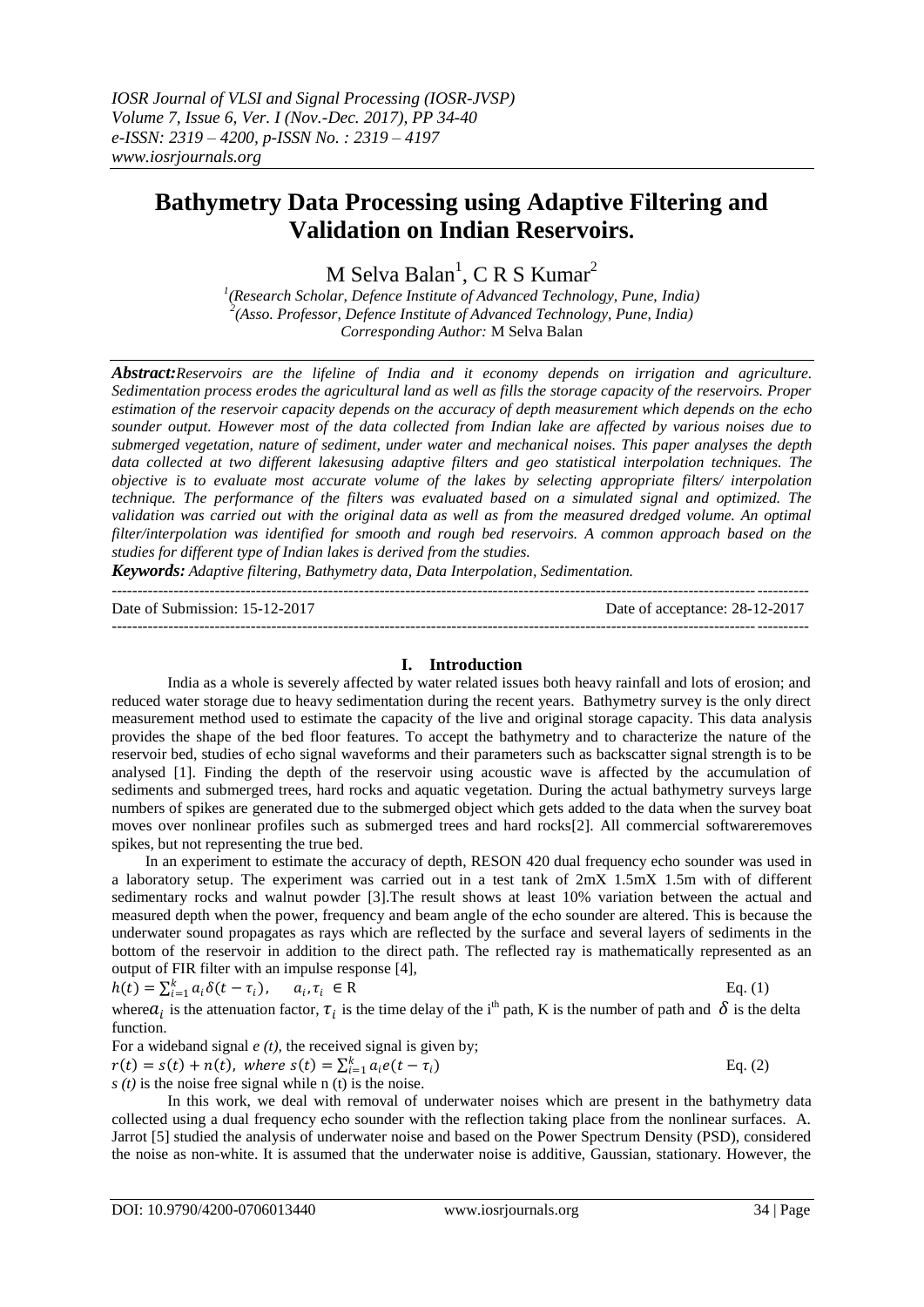sediment type, submerged trees and aquatic ecology, affect the echo quality and its speed with non-Gaussian noise in form of spikes inside the lake[6].

In many previous analysis [7][8], noise removal was considered in the pre-processing stage before interpolation. However, filtering data in pre-processing stage will smoothen out the actual profile, since the bathymetry survey is done at different geographical location which is two dimensional and each data is dependent on its neighborhood points.

## **II. Approach**

Two different noisy data are used to examine the efficiency of the filters for de-noising of signals. The first type is synthetic data. The second type is the actual bathymetry data. For the first approach based on the literature reviews, a noise free bathymetry data  $s(m)$  is considered which is modelled with noise  $n(m)$ at different levels of noise, where m correspond to the no of samples. Both  $S(m)$  and  $n(m)$  dataset is subjected to data mapping grid with different interpolation techniques to generate values which are not present to obtain a complete map. In the second approach, bathymetry data obtained from survey of two different lakes which are geographically apart with different sediment characteristics. During data interpolation, the data is extrapolated outside the data range. To curb this, boundary is extracted from the field with GPS, which is a superimposed onto the interpolated data and area of interest is extracted.

Evaluation of comparative suitability of these techniques applied over the same data sources is imperative as it may result in different results depending on data distribution, propagation and contextual properties[9]. Finding a reliable interpolation scheme is a great challenge as most of them do not provide any estimation of interpolation noise. Prominent interpolation schemes include Kriging, Inverse Distance Weighted, Radial basis function Natural neighbor, nearest neighbor, Minimum curvature, Modified Shepard's, Triangulated Linear interpolation are studied.

*Kriging* is a geo statistical method based on regression against observed values of surrounding data points, weighted according to spatial covariance values[10]. The *Inverse Distance Weighted (IDW)* approach calculates the value as a distance-weighted average of sampled points in a defined neighborhood. *Radial basis function* methods are based on the assumption that the interpolation function should pass the data points, and at the same time, should be as smooth as possible RBFs minimize the total curvature of the surface[11].*Natural neighbour* is a weighted-average interpolation method which creates a Delaunay triangulation of input points and selects the closest node that form a convex hull around the interpolation point[12]. *Nearest neighbor* interpolation technique assigns the value of the points whose centre is closest to the centre of the output cell for discrete, or categorical, raster data, such as surface mesh, because it does not change the value of the input cells [12]. *Minimum curvature* technique involves the fitting of traditional interpolation two-dimensional splines to the observed data. Spline interpolates a surface from points using a minimum curvature spline technique[9]. *The Modified Shepard's Method* uses an inverse distance weighted least squares method, similar to the Inverse Distance to a Power interpolator, but the use of local least squares [12]. *Triangulation with linear interpolation*  creates triangles by drawing lines between data points. The original points are connected in such a way that no triangle edges are intersected by other triangles. The result is a patchwork of triangular faces over the extent of the grid [12].

Modeled gridded surface data will provide a meticulous analysis in noise reduction. After data mapping, the performance analysis of interpolation methods is done for both noise free gridded data  $Z(x, y)$ and noisy data  $\hat{Z}(x, y)$  by calculating the deviations of interpolated depth values from corresponding actual values in terms of root mean square error (RMSE). This will provide measure which interpolation method has improved the modelled noisy data with the actual data. The obtained result after interpolation, following adaptive filters (de-noising techniques) are applied.

# **2.1 Adaptive Filtering**

There has been a significant development in the field of adaptive filtering in recent years. Generic FIR and IIR filters are based on a priori design which are fixed. These filters cannot respond to changes that might occur during the course of the signal. Adaptive filters have the capability of modifying their properties based on selected features of signal being analyzed [13]

### **a. Two Dimensional Least Mean Squares(TDLMS)**

The simplicity and relatively fewer computational operations makes Least Mean Square (LMS) a favorable approach in approximation of unknown signal [14]. In TDLMS, the next weight matrix is equal to the present weight matrix plus the change proportional to the negative gradient[15].

$$
W_{j+1} = W_j - \mu G_j \tag{3}
$$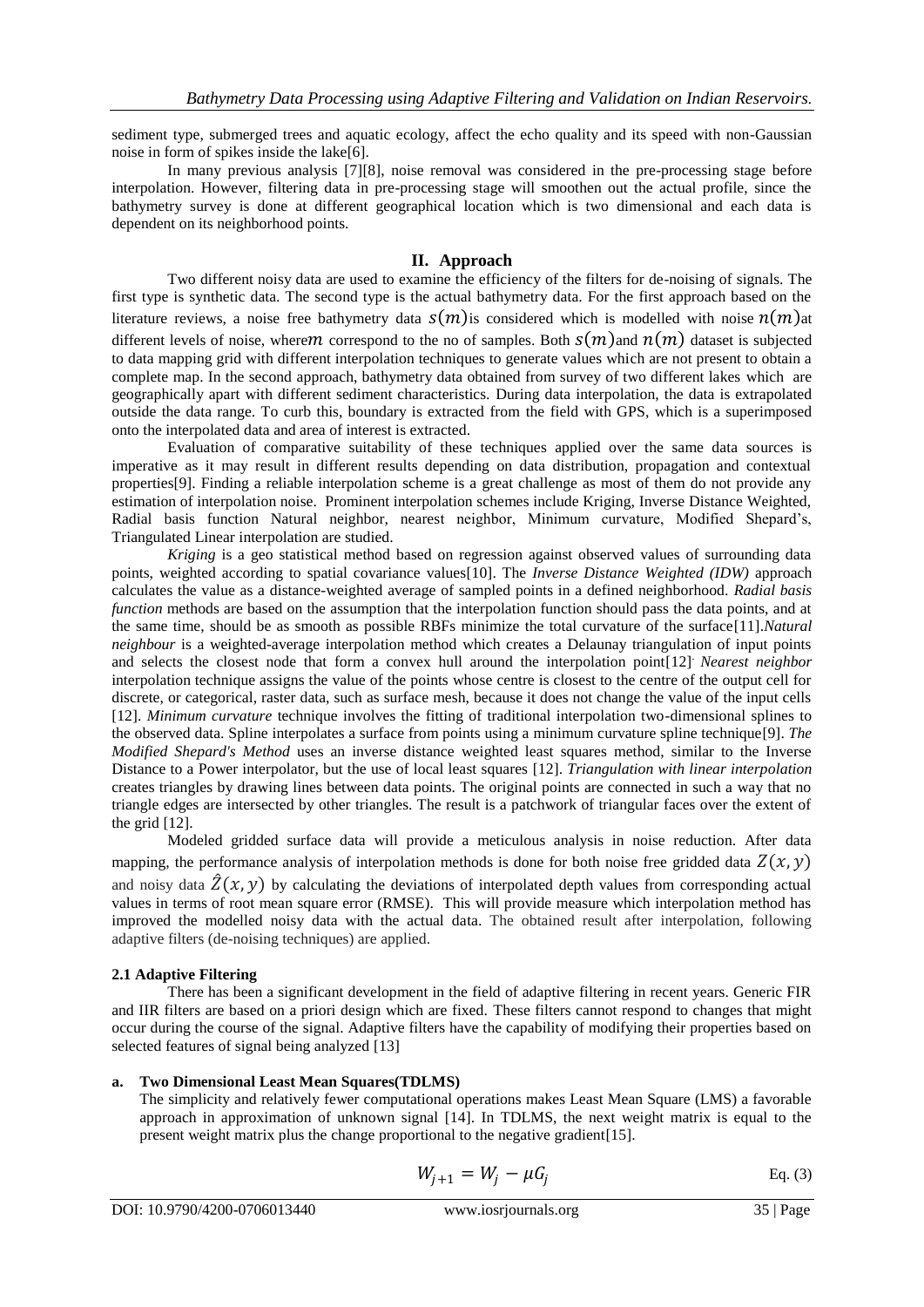Where,  $W_j$  is the weight matrix before updating,  $W_{j+1}$  is the weight matrix after updating,  $\mu$  is the Scalar multiplier controlling the rate of convergence and filter stability,  $G_j$  is the estimate for the 2-D instantaneous gradient of  $E[e_j^2]$  w.r.t.  $W_j$ .  $G_j = \frac{\partial E[e_j^2]}{\partial W_j}$  $\partial W_j$ 

Weight matrix size= 5; Step size=  $5x10^{-8}$ 

## **b. Adaptive Wiener Filter (AWF)**

Wiener filter is one of the prominent method used in image restoration by reducing mean square error between the original and processed signal [16]. Adaptive filtering was evolved since the signal characteristics differ considerably from one region to another. Local variance of noise free signal is determined from degraded signal and prior knowledge. A designed space variant filter is then applied to the degraded signal in the local region. Given a uniform moving average window weight function  $W()$ , the local mean and variance is estimated adaptively as given,

$$
\tilde{\mu}_x(i,j) = \sum_{p=i-r}^{i+r} \sum_{q=j-r}^{j+r} w(i,j,p,q) y(p,q)
$$
\n
$$
\tilde{\sigma}_x^2(i,j) = \sum_{p=i-r}^{i+r} \sum_{q=j-r}^{j+r} w(i,j,p,q) [y(p,q) - \tilde{\mu}_x(i,j)]^2
$$
\nEq. (5)

Where  $y(i, j)$  is the noise measurement  $y(i, j) = x(i, j) + n(i, j)x(i, j)$  is the additive noise free mesh and  $n(i, j)$  is the additive Gaussian noise. Weight matrix size=5.

## **c. Adaptive Savitzky Golay Filter (ASGF)**

Savitzky and Golay [17]proposed a method of data smoothing based on local least-squares polynomial approximation. The main advantage of the Savitzky Golay filter (SGF) is its ability to preserve the signal compared to other methods of filtering. SGF are designed for various applications in the field of Synthetic Aperture Radar (SAR) , underwater acoustic signal processing [8]and biomedical signal processing[18][19]. In all of these applications SGSF is used as de-noising and smoothing tool without destroying their fundamental properties.

If x is noisy signal with noisy samples  $x_m$ , n = 0, 1... L-1and noise is reduced to obtain a smoothed output version y which contains  $y_n$ , then input vector has n =L input points and  $x = [x_0, x_1, ..., x_{L-1}]^T$  is replaced by N dimensional one, having M points on each side of x.

$$
x = [x_{-M}, ..., x_{-1}, x_0, x_1, ..., x_M]^T
$$
 Eq. (6)

The Smoothed output y is calculated as  $y = Bx$ The SGF coefficients  $b_0, b_1, ..., b_n$  are the elements of matrix B.

$$
B = [b_{-M}, \dots, b_{-1}, b_0, b_1, \dots, b_M]^T
$$
 Eq. (7)

 $B = GS^T$ , where  $G = S(SS)$ 

$$
S = [s_0, s_1, \dots, s_d], s_0(m) = 1; s_1(m) = m; s_2(m) = m^2
$$
 Eq. (8)

where  $-d \leq m \leq d$ 

The order and frame size is chosen optimally using Stein's unbiased risk estimate (SURE) [20]. The order is varied from 1 to 10 and semi window length of 3 to 30.

### **III. Implementation and Evaluation Results.**

As discussed earlier, the implementation is done on two different types of noisy data- Artificial noisy data and original bathymetry data. The performance evaluation is also done for the interpolation methods using RMSE (Root Mean Square Error) as the criteria. The denoising performance of the filters are judged by the value MSE (Mean-Square-Error) and PSNR (Peak Signa1-to-Noise Ratio), which aredescribed in Equation (6) and Equation (7). For MSE or PSNR to be taken as estimator, the original noise-free signal is need to be known**.**  However, it is difficult to get original noise-free signal in actual. Hence, when noise-free signal cannot be obtained, the autocorrelation coefficient  $\boldsymbol{r}$  for the de-noised signal is chosen as an estimator to judge the performance of de-noising. The larger autocorrelation coefficient represents it has better performance. And the autocorrelation coefficient  $\boldsymbol{r}$  is defined in Equation (8). All data processing was performed off-line using MATLAB software package while the data interpolation and gridding is done using SURFER 8 software.

$$
MSE = \frac{1}{L} \sum_{i=0}^{L-1} [X(i) - Y(i)]^2
$$
 Eq. (9)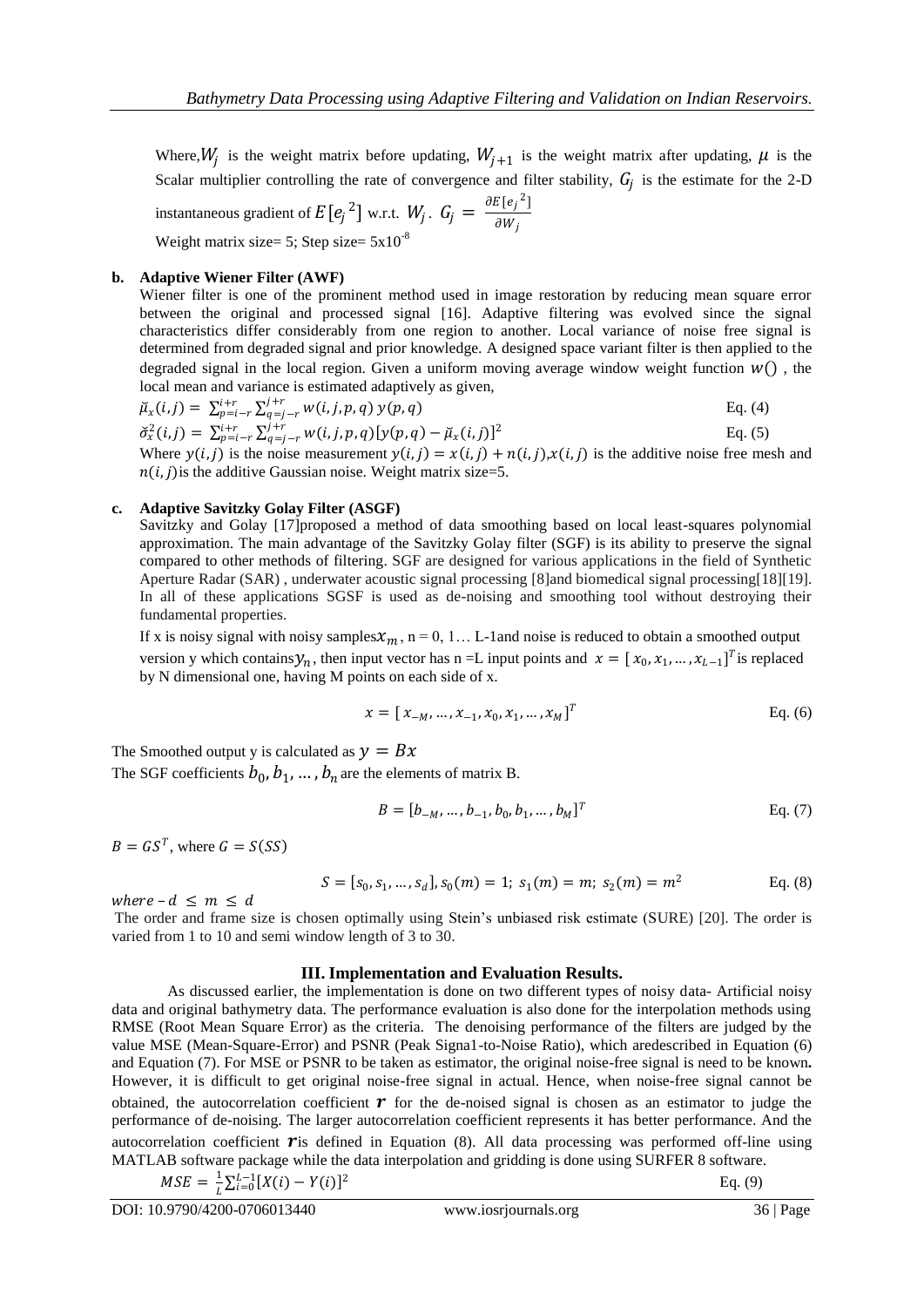$PSNR = 10log_{10} \frac{L^2}{MS}$ where  $X(i)$  is the noise-free original data,  $Y(i)$  is the predicted filtered data and is the length of the data. Eq. (10)

 $r = \sum_{i=0}^{L-1-m} \hat{y}(i)\hat{y}(i+m)$  Eq. (11)

where  $\hat{y}$  is the reconstructed signal, L is the length of the signal and m is the lags.

| Filter performance in terms of PSNR(dB) at various noise levels (dB) |              |            |             |              |            |       |              |            |             |
|----------------------------------------------------------------------|--------------|------------|-------------|--------------|------------|-------|--------------|------------|-------------|
| Interpolation                                                        | 10dB         |            |             | 20 dB        |            |       | 30 dB        |            |             |
| methods                                                              | <b>TDLMS</b> | <b>AWF</b> | <b>ASGF</b> | <b>TDLMS</b> | <b>AWF</b> | ASGF  | <b>TDLMS</b> | <b>AWF</b> | <b>ASGF</b> |
| <b>Inverse Distance</b>                                              | 39.83        | 40.27      | 41.85       | 38.72        | 40.46      | 43.08 | 38.96        | 40.71      | 44.05       |
| <b>Kriging</b>                                                       | 38.75        | 40.24      | 41.72       | 39.87        | 43.07      | 44.20 | 40.83        | 47.00      | 47.91       |
| <b>Min Curvature</b>                                                 | 38.49        | 40.28      | 41.13       | 38.29        | 41.25      | 42.16 | 39.402       | 43.58      | 44.59       |
| Natural neighbor                                                     | 35.03        | 36.25      | 40.10       | 39.97        | 42.97      | 44.28 | 40.78        | 46.13      | 46.96       |
| Nearest neighbor                                                     | 38.92        | 40.72      | 41.33       | 38.62        | 40.72      | 41.33 | 39.62        | 42.78      | 44.70       |
| <b>Radial Basis</b>                                                  | 37.94        | 40.38      | 41.18       | 38.16        | 39.95      | 42.02 | 39.99        | 43.17      | 45.31       |
| <b>Modified</b>                                                      | 26.69        | 27.34      | 28.97       | 30.60        | 36.63      | 38.16 | 34.76        | 38.02      | 41.63       |
| Shepard's                                                            |              |            |             |              |            |       |              |            |             |
| <b>Triangulation</b>                                                 | 38.92        | 40.20      | 41.34       | 39.41        | 41.64      | 43.08 | 40.52        | 44.62      | 46.23       |
| Linear                                                               |              |            |             |              |            |       |              |            |             |

| Table 1: PSNR for different de-noising techniques (Synthetic signal) |
|----------------------------------------------------------------------|
|----------------------------------------------------------------------|

### **a. For synthetic data.**

Simulation in done using synthetic signal obtained from MATLAB test matrix consisting arbitrary data from standard uniform distribution using function *gallery ('uniform')* [21]*.* Total no of samples considered is 500. The synthetic signal is basically exponential function given by

$$
v = x * e^{(-x^2 - y^2)}
$$
 Eq. (12)

Where x and y are of uniform distribution.

Additive Gaussian noise is introduced to the signal with SNR of 10dB, 20dB, 30dB. Both clean synthetic signal and noisy synthetic signal are subjected to interpolation. The modeled gridded surface data will provide a meticulous analysis in noise reduction. Interpolation methods are analyzed based on the RMSE.

From Figure 1, it is evident that the RMSE is minimum for Inverse distance method compared for other methods. Modified shepard method found out to be less suitable method to analyse which is not due to a feature of the data but rather an artifact from the interpolation algorithm [22]. On the analysis of filters, Table 1indicates that based on PSNR, the de-noising performance for ASGF is more signifanct expecially at low SNR value.



**Figure 1:** RMSE for different interpolation methods at noise levels of 10dB, 20dB and 30Db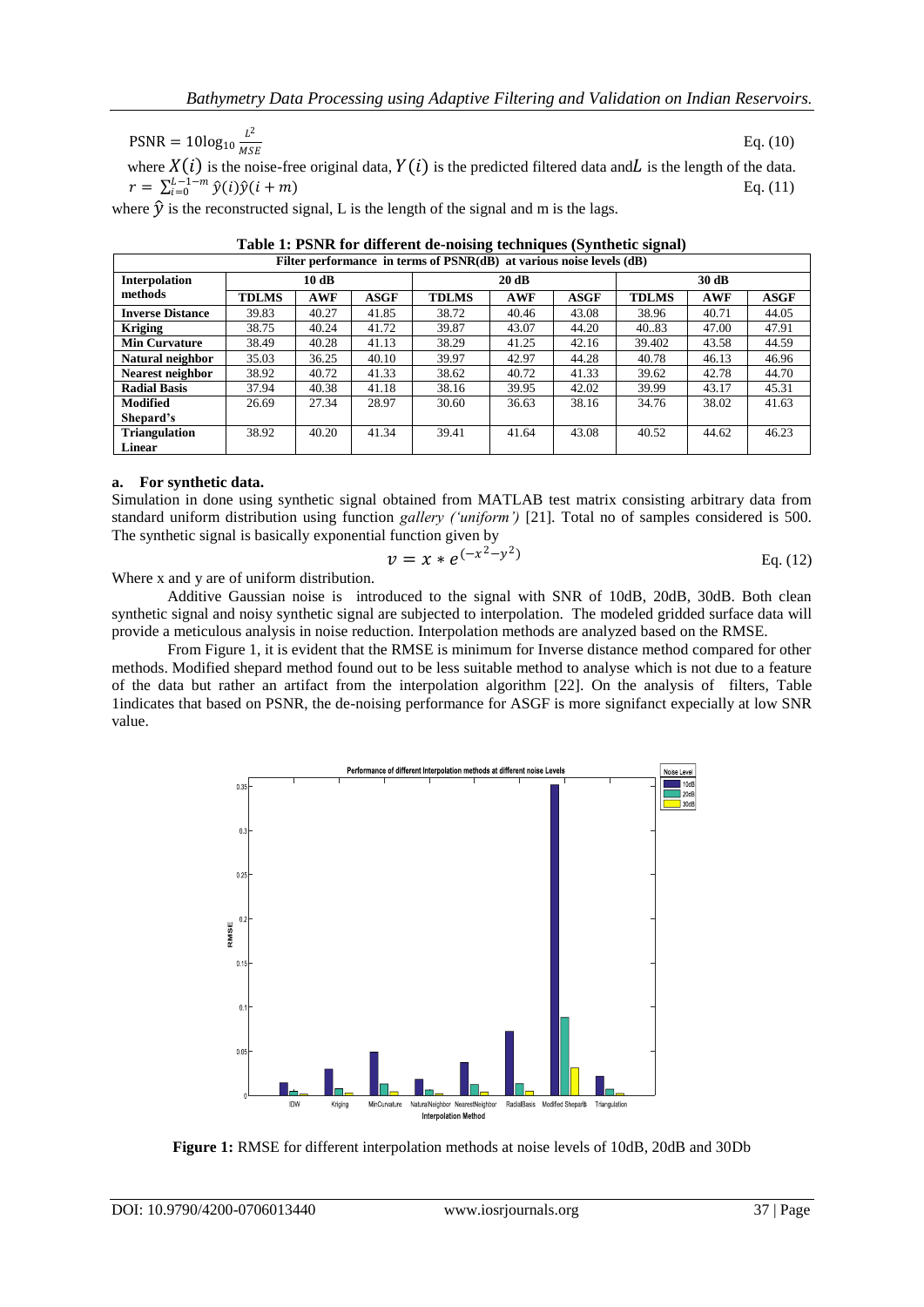## **a. For actual bathymetry data.**

In this experiment, the bathymetry data was obtained using same echo sounder operating at 33khz with 1 W power from two different reservoirs in India; one in the Western Ghats with fairly smooth bed and another lake in river Narmada with submerged trees and hard rocks, are considered. The following equipment was used in the data collection: SYQWEST echo sounder, SOKKIA RTK-GPS devices along with NAVISOFT and HYPACK software packages. The position accuracy is ensured within centimeter level accuracyusing RTK-GPS. Similarly depth was acquired with 5cms accuracy underwater with echo sensor and 1 cm with RTK GPS in land survey. The smoother lake had 26855 data samples, while the rougher surface lake had 12872 data samples and both have a grid interval of 1m. For analysis, a 100m x 100m surface is used for both the lakes.





**Figure 2** Denoising performance by autocorrelation coefficient for different filter (a) For Rough surface (b) For Smooth surface.

Since, the noise-free bathymetry data is unknown, autocorrelation coefficients are taken as an estimator. Three different methods are used for de-noising the bathymetry data. The results illustrate in Figure 2 (a) and Figure 2 (b). The higher value of the coefficients means the less noise remain in the signal after denoising processing. On correlation analysis on both the cases, the performances of the filter weredepending due to different noisy conditions. In case of rough bed lake, the 1<sup>st</sup> order S-Golay filter performed better compared higher orders, and AWF had better correlation factor than TDLMS filter. While in case of smooth profile lake, higher order filter had better a denoising performance; and among AWF and TDLMS Filter, TDLMS filter fared better. The result indicates that the order of filter proportionally increases to the bed surface roughness.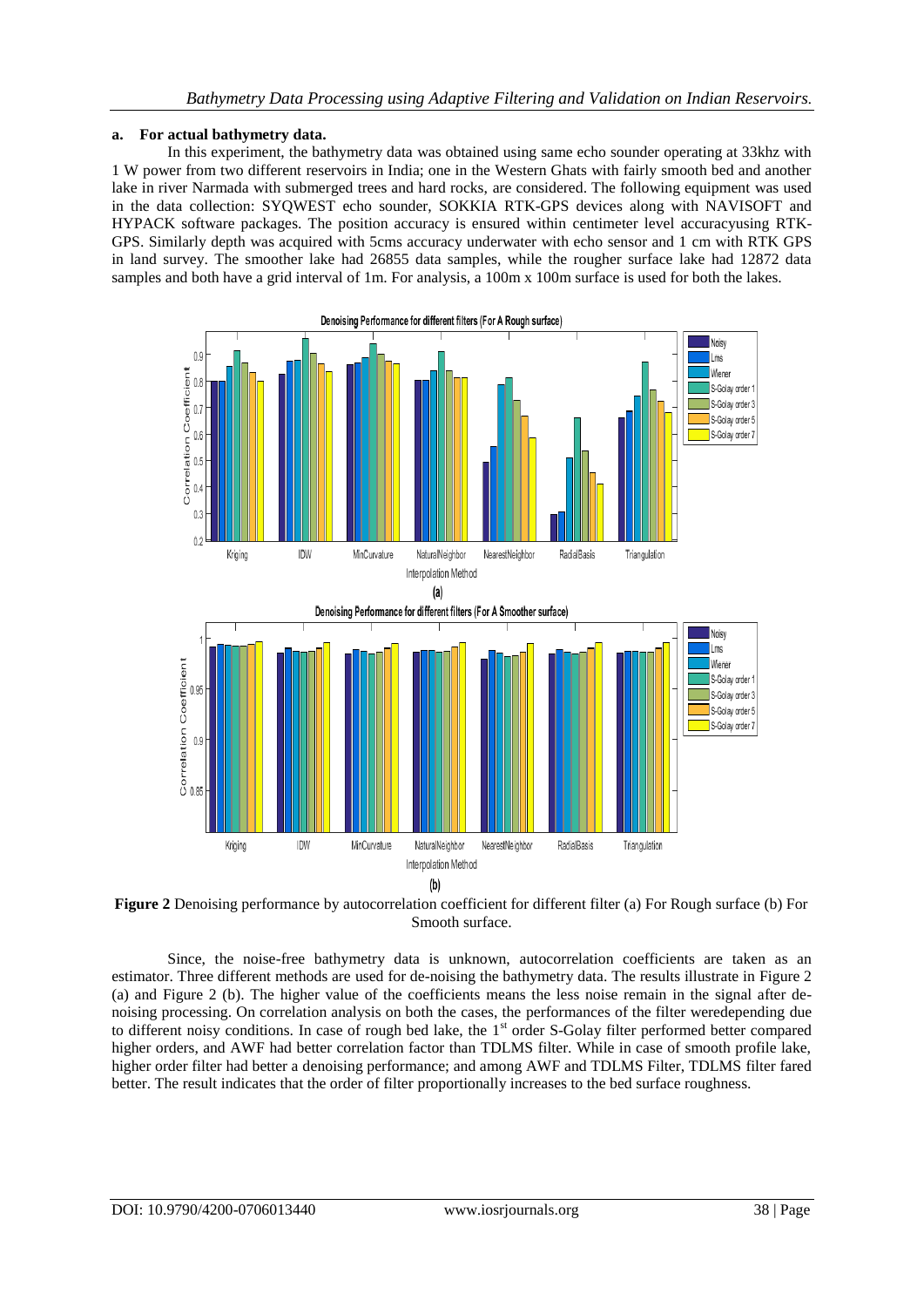

**Figure 3** Denoising evaluation on volume difference: Volume vs Elevation graph for the two lakes

In thevolume analysis of the bathymetry data, the calculation was inefficacious due to the presence of noise. Volume estimation is done by Trapezoidal and Simpsons rule. The ASGF produced a considerable difference in volume of the order of 23% in smooth bed reservoir and 53% for the rough bed reservoir (Figure 3). For evaluation purposes only a small portion of approximately one sq. km of the lake data was used in this study. The volume calculated was compared with the pre and post dredged volume in the lake at western ghats with the smoother bed.

### **IV. Conclusion**

The analysis of the underwaterdepth data is carried out considering the different interpolation and denoising methods. While evaluating the interpolation algorithm with RMSE as test criteria, Modified shepard method fails to analyse in both reservoir conditions, which is due an artifact from the interpolation algorithm. Excluding this method, the filter performances are assessed on the remaining interpolation algorithms by MSE and PSNR sense. The main advantage of these adaptivefilters are that the filter parametersare tuned to the test statistical criteria such as MSE and SURE. On the synthetic data, all the filtering methods were evaluated and ASGF has found to have better performance over other adaptive filters with an improvement of atleast 1dB. The smoothning algorithm applied on the reservoir data, with the grid size of 100m x 100m size, demonstrates that the ASGF proved to show 0.93 corelation coefficent for rough bed surface and 0.99 corelation for smoother surface. The volume calculations obtained with the filter performance was validated with the dredged volume which is accurate to 99 percent.

#### **Acknowledgements**

This work was supported by Central Water and Power Research Station (CWPRS), Government of India, Narmada Hydroelectric development Corporation (NHDC) and Garrison engineer, Aruvankadu by providing necessary facilities during the data collection.

#### **References**

- [1] W. Fernandes and B. Chakraborty, "Bathymetric Techniques and Indian Ocean Applications," Intech:Europe, pp. 1-29, 2012.
- [2] "Hydrographic Survey of Lower Lake at Kateri belongs to Cordite Factory, Aruvankadu, using Single Beam Echo Sounder, Real Time Kinematic (RTK) DGPS technique, and Total Station. No:5399," CWPRS, PUNE, June 2016.
- [3] P. Kokaje, R. Kawitkar and M. Balan, "Sediment classification technique using Single Beam Echo Sounder," International Journal of Advanced Research in Electrical, Electronics and Instrumentaion Engineering., vol. 4, no. 8, August 2015.
- [4] J. Smith and B. Friedlander, "Adaptive multipath delay estimation," IEEE transactions on acoustics, speech, and signal processing, vol. 33, no. 4, pp. 812-822, 1985.
- [5] A. Jarrot, C. Ioana and A. Quinquis, "Denoising underwater signals propagating through multi-path channels," in Europe Oceans, IEEE, 2005, pp. 501--506.
- [6] A. Guitton and J. Claerbout, "Interpolation of bathymetry data from the Sea of Galilee: A noise attenuation problem," Geophysics, vol. 69, no. 2, pp. 608-616, 2004.